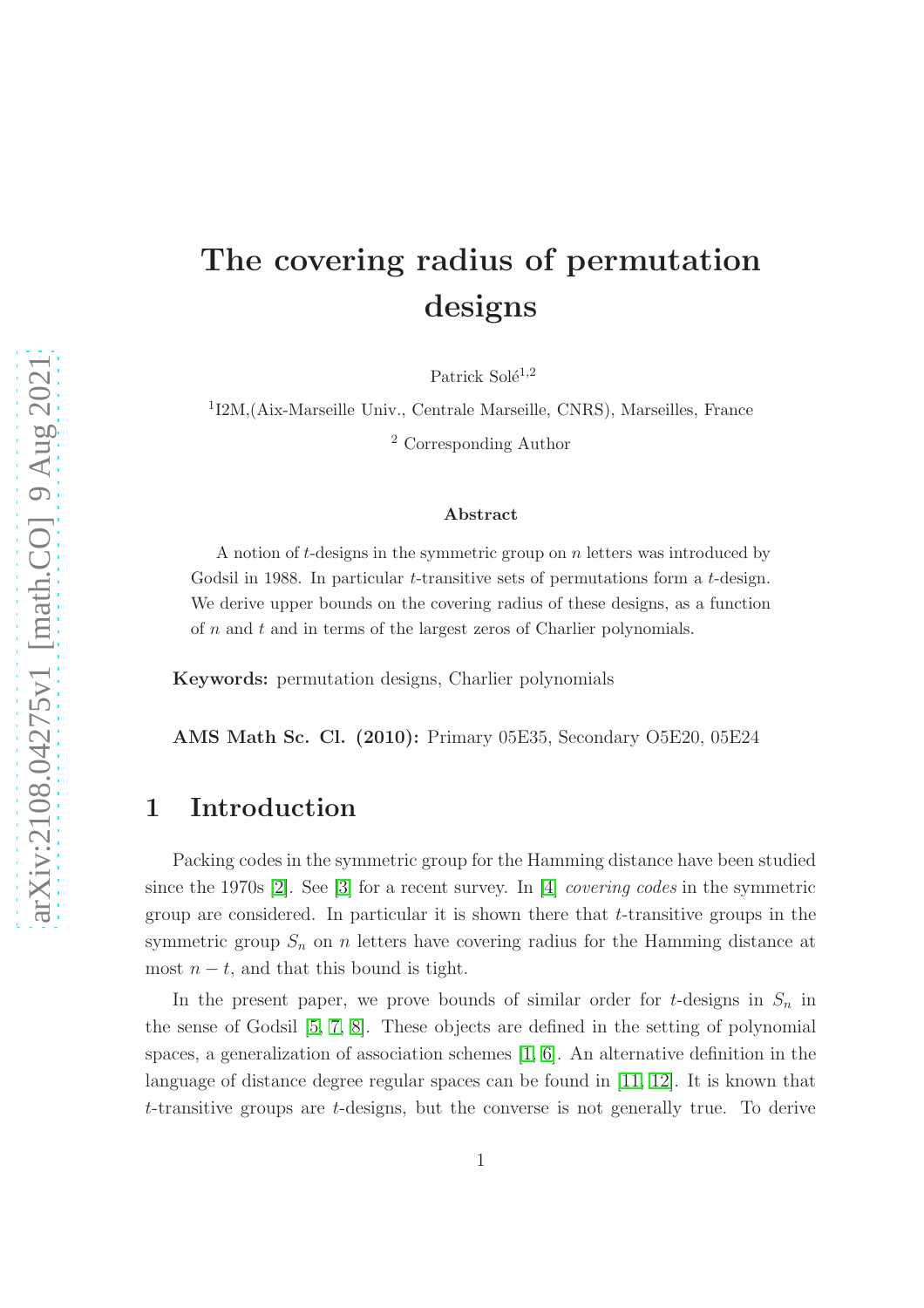these bounds we extend the method of [\[13\]](#page-7-2) from the Hamming space to the space of permutations. This method is based on the polynomials orthogonal w.r.t. the weight distribution of the cosets of the code considered. If the dual distance of the code is large enough, these polynomials coincide with the celebrated Krawtchouk polynomials [\[14\]](#page-7-3), and the zeros of these can be used to bound the extreme points of the distribution. In that coding analogy, Charlier polynomials and their zeros play the role of Krawtchouk polynomials. An important difference between these two families of orthogonal polynomials is that the integrality of the zeros of Charlier polynomials is easier to decide. This technical point simplifies the proofs of the bounds in comparison with the coding situation.

The note is arranged as follows. The next section collects notions and definitions needed for the other sections. Section 3 recalls the current results on t-designs of permutations. Section 4 contains the main results.

## 2 Background material

### 2.1 Permutations groups

A permutation group  $G$  acting on a set  $X$  of  $n$  elements is transitive if there is only one orbit on X. It is t-transitive if it is transitive in its action on  $\binom{X}{t}$  the set of distinct  $t$ -tuples from  $X$ . It is sharply  $t$ -transitive if this action is regular, concretely if  $|G| = \frac{n!}{(n-t)!}$ . We extend this terminology by relaxing the group hypothesis to a set of permutations action on  $X$ . It is well-known amongst geometers and group theorists that a set of sharply 2-transitive permutations on a set of size  $n$  is equivalent to the existence of a projective plane  $PG(2, n)$ , that is to say a  $2 - (n^2 + n + 1, n + 1, 1)$ design [\[3\]](#page-6-1).

#### 2.2 Permutation codes

Consider the *symmetric group* on n letters  $S_n$  with metric

$$
d_S(\sigma, \theta) = n - F(\sigma \theta^{-1}),
$$

where  $F(\nu)$  denotes the number of fixed points of  $\nu$ . The space  $(S_n, d_S)$  is a metric space. Let  $w_k$  denote the numbers of permutations on n letters with k fixed points.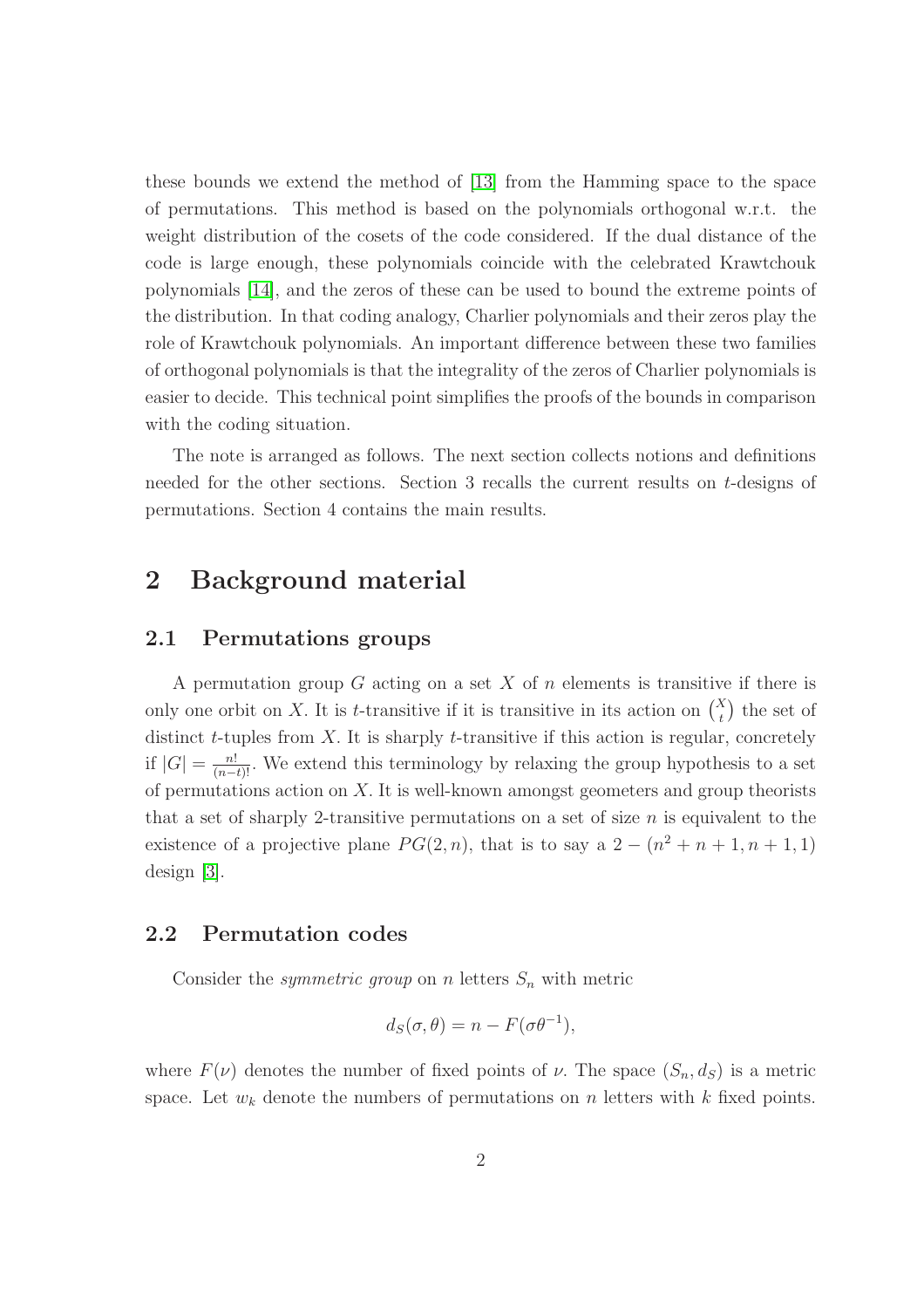A generating function for these numbers (sometimes called rencontres numbers) is

$$
\sum_{k=0}^{n} w_k u^k = n! \sum_{j=0}^{n} \frac{(u-1)^j}{j!},
$$

as per [\[16\]](#page-7-4). It is clear that  $d_S$  is not a shortest path distance since  $d_S(\sigma, \theta) = 1$  is impossible. Codes in  $(S_n, d_S)$  were studied in [\[15\]](#page-7-5) by using the conjugacy scheme of the group  $S_n$ . For next paragraph, define

$$
E_i = \{(x, y) \in S_n^2 \mid d_S(x, y) = i\}
$$

for all  $i \in \{0, 1, \ldots, n\}$ . In that range of i, write  $v_i = |E_i|$ . Note that  $v_i = w_{n-i}$ . If  $Y \subseteq S_n$  is any set of permutations its **covering radius**  $\rho(Y)$  is defined as

$$
\rho(Y) = \max\{\min\{d_S(x, y) \mid y \in Y\} \mid x \in S_n\}.
$$

#### 2.3 Permutation designs

If D is any non void subset of  $S_n$  we define its *frequencies* as

$$
\forall i \in [0..n], f_i = \frac{|D^2 \cap E_i|}{|D|^2}.
$$

Thus  $f_0 = \frac{1}{|L|}$  $\frac{1}{|D|}$ , and  $\sum_{n=1}^{n}$  $i=0$  $f_i = 1$ . Note also that if  $D = S_n$ , then  $f_i = \frac{v_i}{n!}$  $\frac{v_i}{n!}$ .

**Definition 1.** The set  $D \subseteq X$  is a *t*-design for some integer t if

$$
\sum_{j=0}^{n} f_j j^i = \sum_{j=0}^{n} \frac{v_j}{n!} j^i.
$$

for  $i = 1, \ldots, t$ .

(Note that trivially  $\sum_{n=1}^{\infty}$  $j=0$  $f_j j^0 = 1$  so that we do not consider  $i = 0$ .) Thus, distances in t-designs are very regularly distributed. For a 2-design, for instance, the average and variance of the distance coincide with that of the whole space.

Remark: Our notion of design is a special case of designs in polynomial spaces of [\[7\]](#page-6-4).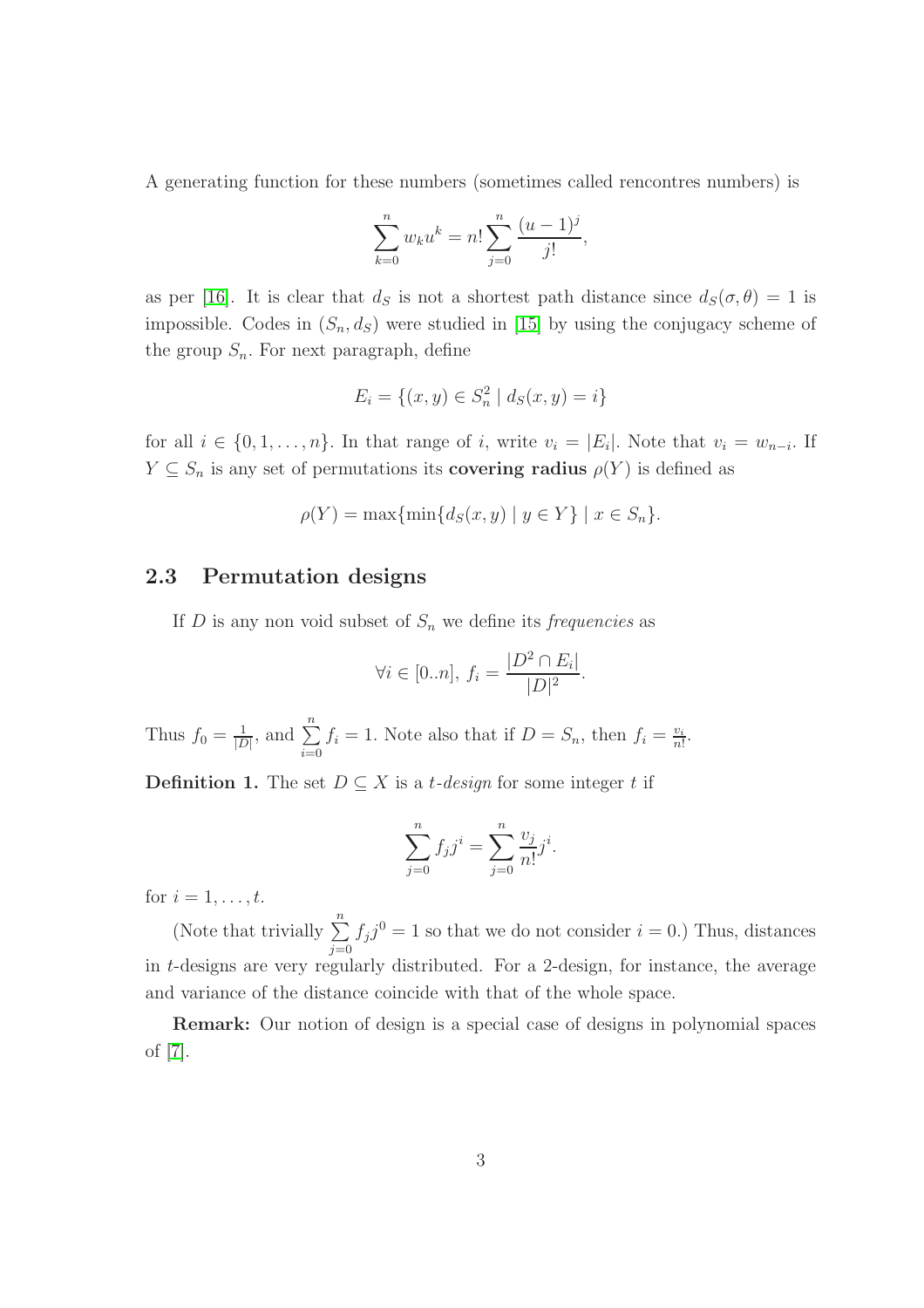### 2.4 Orthogonal polynomials

**Definition 2.** We define a scalar product on  $\mathbb{R}[x]$  attached to D by the relation

$$
\langle f, g \rangle_D = \sum_{i=0}^n f_i f(i) g(i).
$$

Thus, in the special case of  $D = S_n$  we have

$$
\langle f, g \rangle_{S_n} = \frac{1}{n!} \sum_{i=0}^n v_i f(i) g(i).
$$

We require the so-called Charlier polynomials.

Let

$$
C_k(x) = (-1)^k + \sum_{i=1}^k (-1)^{k-i} {k \choose i} x(x-1) \cdots (x-i+1).
$$

An exponential generating function is given in [\[10,](#page-7-6) (1.12.11)] as:

$$
e^{t}(1-t)^{x} = \sum_{n=0}^{\infty} C_n(x) \frac{t^n}{n!}.
$$

Thus, for concreteness,  $C_0(x) = 1$ ,  $C_1(x) = x - 1$ ,  $C_2(x) = x^2 - 3x + 1$ .

The scalar product attached to the space  $(S_n, d_S)$  is then

$$
\langle f, g \rangle_n = \frac{1}{n!} \sum_{k=0}^n w_{n-k} f(k) g(k).
$$

It is remarkable that the following orthogonality relation is not found in the classical treatises [\[10,](#page-7-6) [14\]](#page-7-3) on orthogonal polynomials. See [\[12,](#page-7-1) Lemma 1] for a proof.

**Lemma 1.** The reversed Charlier polynomials  $\widehat{C_k(x)} = C_k(n - x)$  satisfy the orthogonality relation

$$
\langle \widehat{C_r}, \widehat{C_s} \rangle_n = r! \delta_{rs},
$$

for  $r, s \leq n/2$ , where  $\delta$  denotes the Kronecker symbol.

### 3 Structure theorems

The following result is derived in [\[5\]](#page-6-3), and in a different language in [\[12\]](#page-7-1).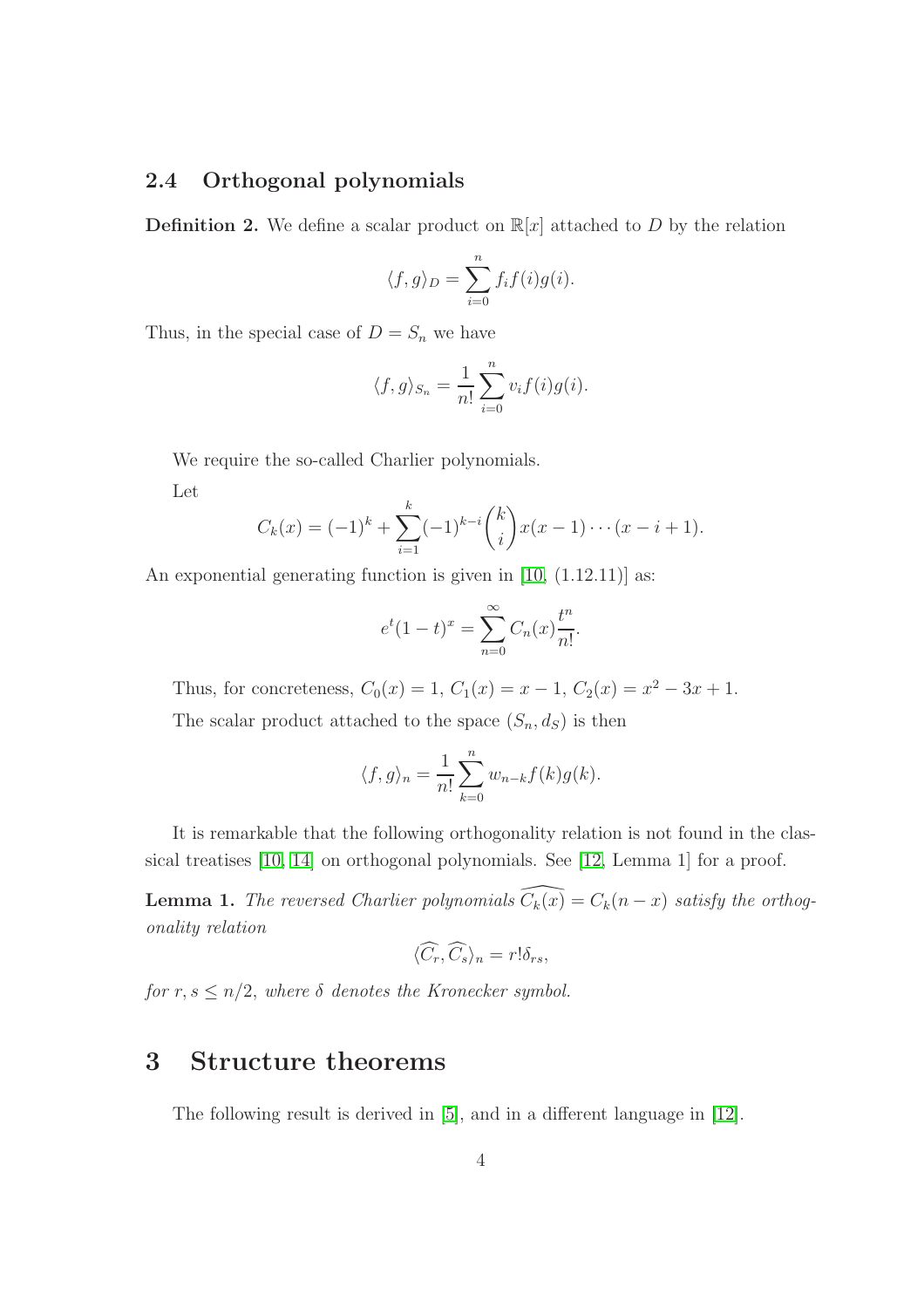**Theorem 1.** If  $D \subseteq S_n$  is a t-transitive permutation group then it is a t-design in  $(S_n, d_S)$ . If  $D \subseteq S_n$  is a t-design that is a subgroup of  $S_n$ , then it is a t-transitive permutation group.

We require the following characterization of 1-designs from [\[12\]](#page-7-1).

<span id="page-4-2"></span>**Lemma 2.** A subset  $D \subseteq S_n$  is a 1-design in  $(S_n, d_S)$  iff  $\sum_{j=0}^n jf_j = n-1$ . In particular, this condition is satisfied if we have n permutations at pairwise distance n when  $f_1 = f_2 = \cdots = f_{n-1} = 0$ , and  $f_n = \frac{n-1}{n}$  $\frac{-1}{n}$ .

### 4 Main result

We begin with two Lemmas on the zeros of Charlier polynomials.

<span id="page-4-0"></span>**Lemma 3.** The polynomial  $C_k$  has exactly k real zeros.

Proof. Direct application of Theorem 3.3.1 of [\[14\]](#page-7-3) to the Charlier polynomials which are orthogonal wrt the probability measure of a Poisson law of parameter one [\[14,](#page-7-3) p.34].  $\Box$ 

In the following, we will denote by  $x(k)$  the largest zero of  $C_k$ . This definition makes sense by Lemma [3.](#page-4-0)

<span id="page-4-1"></span>**Lemma 4.** If z is a zero of  $C_k$  for  $k > 1$ , then z cannot be an integer.

*Proof.* If z is an integral zero of  $C_k(x)$  then z divides  $C_k(0) = (-1)^k$ , hence  $z = 1$ . But  $C_k(1) = (-1)^k (1 - k)$  which is  $\neq 0$  for  $k > 1$ .  $\Box$ 

Define the **half-strength** of a *t*-design as  $s = \lfloor \frac{t+1}{2} \rfloor$  $\frac{+1}{2}$ . The next result, which motivates this note, derives an upper bound on the covering radius of a design of given half-strength.

**Theorem 2.** If D is a design of  $S_n$  of half-strength  $s > 1$ , then

$$
\rho(D) < n - x(s).
$$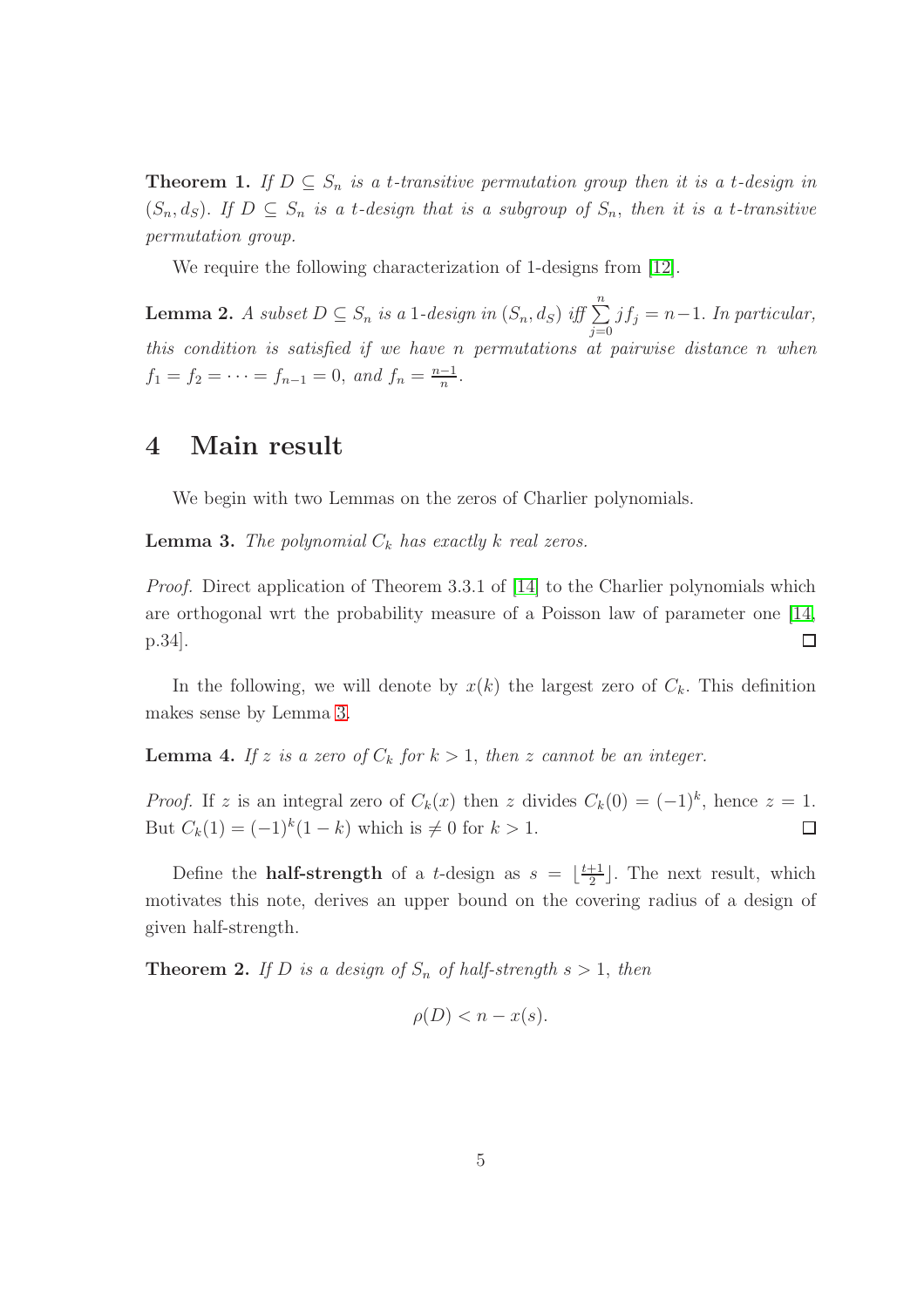*Proof.* Define  $P_s(x) = \hat{C}_s(x)/(n - x + x(s))$ . Since  $P_s$  is a polynomial of degree  $\langle s, \rangle$ we have, by orthogonality

$$
\langle \widehat{C}_s, P_s \rangle_{S_n} = \langle 1, \widehat{C}_s P_s \rangle_{S_n} = 0.
$$

The degree of  $\widehat{C}_s P_s$  is  $s + s - 1 \leq t$ , we have by definition of a t-design

$$
\langle 1, \hat{C}_s P_s \rangle_D = \langle 1, \hat{C}_s P_s \rangle_{S_n} = 0.
$$

Since, for a given  $\sigma \in S_n$ , the translate  $\sigma D$  is also a *t*-design, we can write

$$
\langle 1, \widehat{C}_s P_s \rangle_{\sigma D} = 0.
$$

If we assume, looking for a contradiction, that  $\rho(D) \geq n - x(s)$  we see that all terms in the above sum being nonnegative, must be zero. Hence all distances of  $\sigma$  to D must be roots of  $\widehat{C}_s$ , which is impossible for  $s > 1$ , by Lemma [4.](#page-4-1)  $\Box$ 

**Example 1.** Computing the roots of  $C_k(x)$  using Wolfram online yields

- If  $t = 2$  then  $s = 1$  and  $\rho(D) < n 1$ , hence  $\rho(D) \leq n 2$ , since  $x(1) = 1$ .
- If  $t = 3$  or  $t = 4$  then  $s = 2$  and  $\rho(D) \le n 3$ , since  $x(2) \approx 2.616$ .
- If  $t = 5$  or  $t = 6$  then  $s = 3$  and  $\rho(D) \leq n 5$ , since  $x(3) \approx 4.115$ .
- If  $t = 7$  or  $t = 8$  then  $s = 4$  and  $\rho(D) \le n 6$ , since  $x(4) \approx 5.544$ .

In the cases  $t = 3, 5$  our bound coincides with that of [\[4\]](#page-6-2). For  $t = 2, 4, 6, 7$  it is weaker by one unit.

In general it is known that  $x(k) \leq k + 2\sqrt{k} + 1$ . See [\[9,](#page-6-8) Th. 4].

If the strength is small, a direct power moment method is often more effective.

**Theorem 3.** If D is a 1-design of  $S_n$  then  $\rho(D) \leq n-1$ .

*Proof.* By Lemma [2,](#page-4-2) we know that the average distance in the shifted design  $\sigma D$  is  $n-1$ . hence  $d(\sigma, D) \leq n-1$ . Since  $\sigma$  is arbitrary in  $S_n$ , the result follows.  $\Box$ 

Thus, for  $t = 1$  also, our bound coincides with that of [\[4\]](#page-6-2).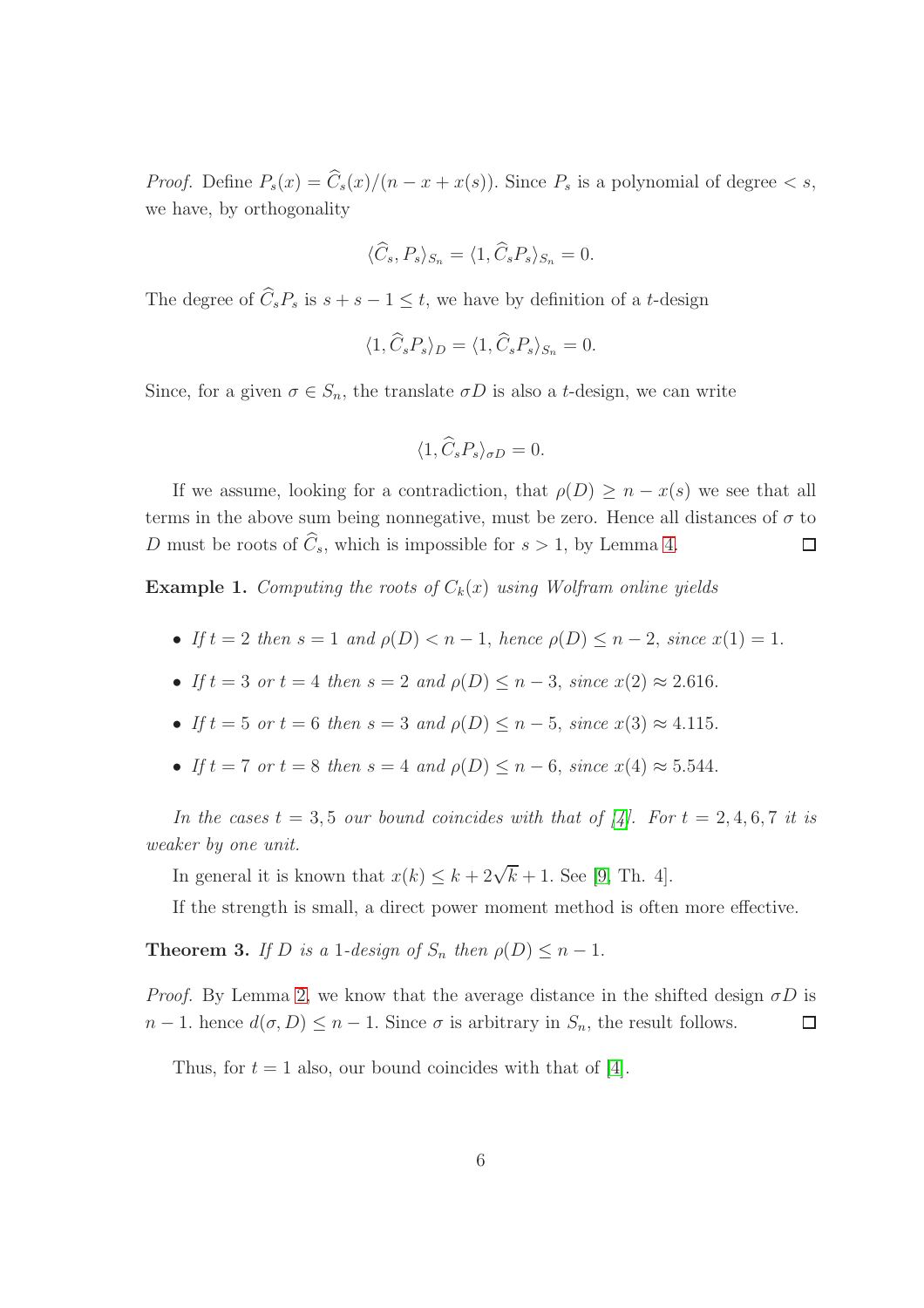### 5 Conclusion

In this note, we have studied the covering radius of permutation designs. We have obtained a general upper bound (Theorem 1) on that quantity, dependent on the largest zero  $x(t)$  of the Charlier polynomial of degree t. In order to compare Theorem 1 with the bound of [\[4\]](#page-6-2), we would need an asymptotic equivalent of, or a lower bound on  $x(t)$  when  $t \to \infty$ . We could not find any such result in the literature of orthogonal polynomials [\[9,](#page-6-8) [14\]](#page-7-3). This is the main open problem.

Acknowledgement: We thank Alexis Bonnecaze and Sam Mattheus for helpful discussions.

### <span id="page-6-6"></span>References

- <span id="page-6-0"></span>[1] E.Bannai,T.Ito, Algebraic Combinatorics I : Association Schemes, Benjamin/Cummings, Menlo Park,CA, 1984.
- <span id="page-6-1"></span>[2] I. Blake, G.D. Cohen, M. Deza, Coding with permutations, Information and Control 43, (1979), 1–19.
- <span id="page-6-2"></span>[3] P.J. Cameron, Permutation codes, European Journal of Combinatorics 31, (2010), 482–490.
- <span id="page-6-3"></span>[4] P.J. Cameron, I. Wanless, Covering radius for sets of permutations, Discrete math 293, (2005), 91–109.
- [5] M. Conder, C. D. Godsil, The Symmetric Group as a Polynomial Space, Pages 219–227 of Combinatorial and Graph-Theoretical Problems in Linear Algebra, Richard A. Brualdi, Shmuel Friedland, Victor Klee eds, IMA series 150, Springer (1993).
- <span id="page-6-7"></span><span id="page-6-4"></span>[6] P. Delsarte, An algebraic approach to the association schemes of Coding Theory, Philips Research Report Suppl. 10, (1973).
- <span id="page-6-5"></span>[7] C. D. Godsil, Algebraic Combinatorics, Chapman & Hall, London (1993).
- <span id="page-6-8"></span>[8] C. D. Godsil, Polynomial spaces, Discrete Mathematics 73, (1988/89) 71–88.
- [9] I. Krasikov, Bounds for zeros of the Charlier polynomials, Methods and Appl. of Analysis, Vol. 9, No. 4, (2002), 599–610.